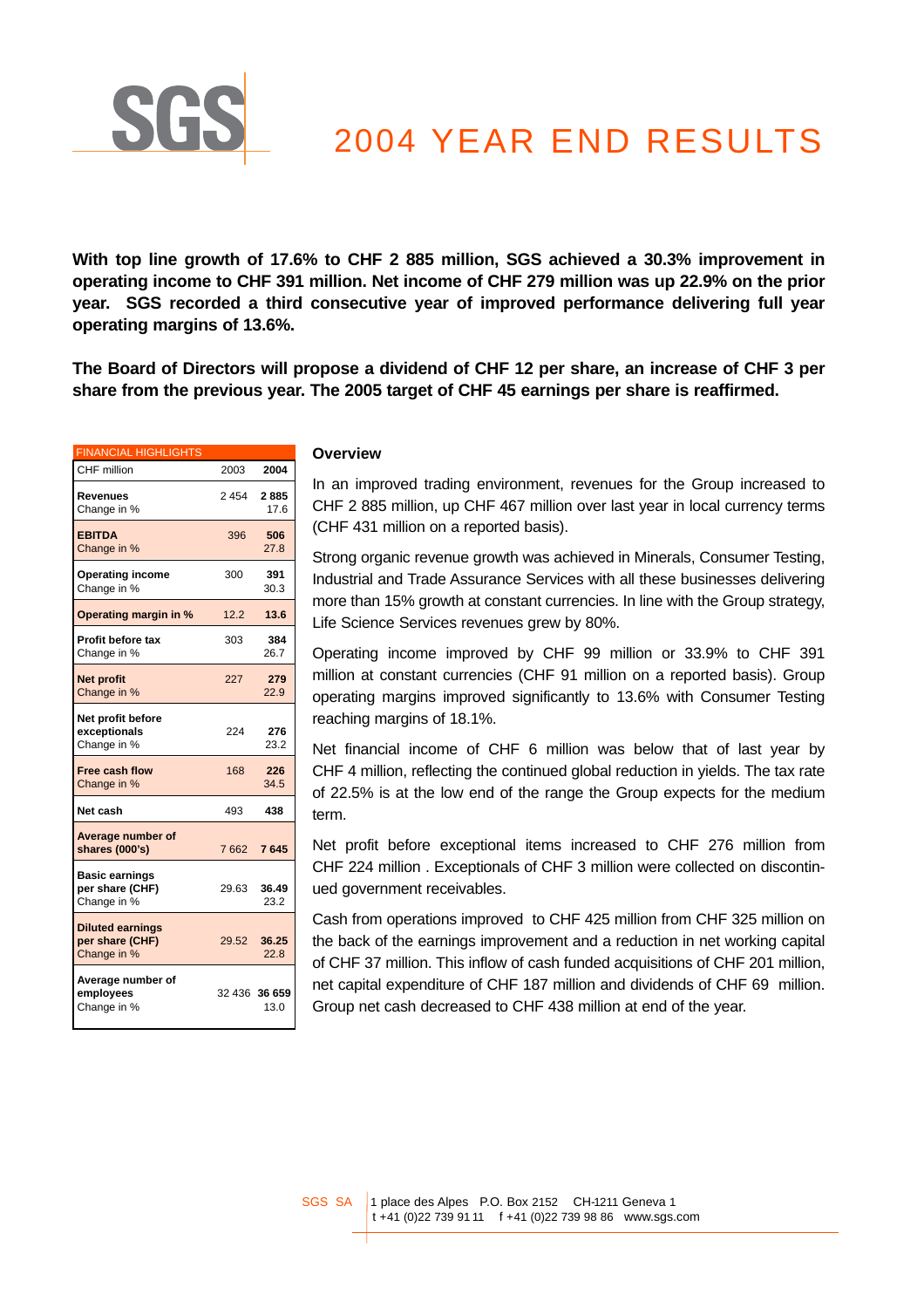

## **Acquisitions and Disposals**

In line with the Group's growth strategy, a number of acquisitions were completed during the year.

Institut Fresenius, Vernolab and PSC were acquired during the first semester. All these companies are now well integrated into the SGS network and are enhancing results.

During the second semester, SGS acquired majority stakes in Securitest SA and ACO Sécurité SA. The two companies operate one of the largest statutory vehicle inspection networks in France with annual turnover in excess of CHF 26 million.

SGS also concluded the sale of a small environmental consulting business in Rostock (Germany) and of SGS Expertisegroep, a Belgian automobile insurance adjusting business due to the sub-optimal size of both companies. Their combined turnover was less than CHF 15 million.

In early 2005, the acquisition of Aquatic Health SA, a Chilean testing company servicing the fish cultivation industry, has been completed. SGS has also entered into exclusive negotiations to acquire X-PER-X Inc., a Quebec based Industrial Services firm and is also entering a strategic alliance with MET Laboratories Inc., the first Nationally Recognized Testing Laboratory in the USA specialised in the testing and certification of Electric and Electronic equipment.

## **Proposed Dividend**

The Board of Directors will recommend to the Annual General Meeting on 23 March 2005 the approval of a dividend of CHF 12.

## **Management**

The Board of Directors will make an announcement regarding the CEO position in the coming weeks.

## **Outlook**

SGS is committed to achieving its 2005 target of CHF 45 earnings per share.



Georges Muller Chairman

Johan Allegaert Chief Executive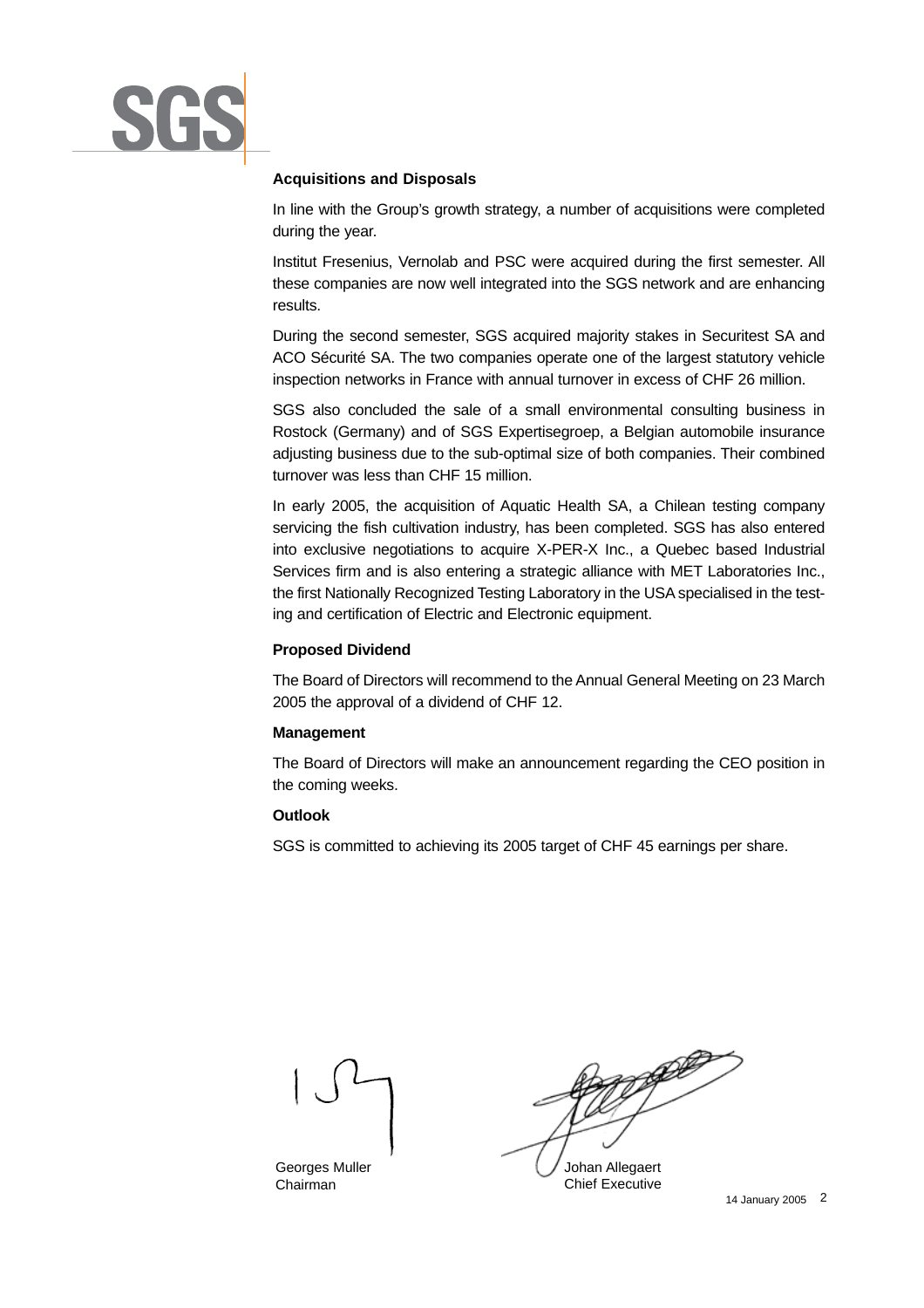

#### CONSOLIDATED PROFIT & LOSS

| CHF million                                          | 2003 | 2004 |
|------------------------------------------------------|------|------|
| Revenue                                              | 2454 | 2885 |
| <b>Operating income</b>                              | 300  | 391  |
| Exceptionals                                         | 3    | 3    |
| Goodwill                                             | (10) | (16) |
| <b>EBIT</b>                                          | 293  | 378  |
| Net financial income                                 | 10   | 6    |
| <b>Profit before taxes</b><br>and minority interests | 303  | 384  |
| Taxes                                                | (68) | (90) |
| <b>Profit after taxes</b>                            | 235  | 294  |
| Minority interest                                    | (8)  | (15) |
| Net profit                                           | 227  | 279  |
| Net profit before<br>exceptionals (net of tax)       | 224  | 276  |

| <b>CONSOLIDATED BALANCE SHEET</b>    |         |         |
|--------------------------------------|---------|---------|
| CHF million                          | 2003    | 2004    |
| <b>Non-current asset</b>             |         |         |
| Land building and equipment          | 415     | 493     |
| Other long-term assets               | 120     | 130     |
| Goodwill and other                   |         |         |
| intangible assets                    | 147     | 304     |
| <b>Total non-current asset</b>       | 682     | 927     |
|                                      |         |         |
| <b>Current asset</b>                 |         |         |
| Trade accounts and notes             |         |         |
| receivables                          | 571     | 579     |
| Other current assets                 | 243     | 251     |
| Cash and short term                  |         |         |
| investments                          | 526     | 455     |
| <b>Total current asset</b>           | 1,340   | 1285    |
|                                      |         |         |
| <b>Total assets</b>                  | 2 0 2 2 | 2 2 1 2 |
| Shareholders' equity                 | 1 0 7 2 | 1 2 2 9 |
| <b>Minority interests</b>            | 18      | 26      |
| <b>Non-current liabilities</b>       |         |         |
| Long term loans                      | 11      | 7       |
| Provisions and other liabilities     | 281     | 250     |
| <b>Total non-current liabilities</b> | 292     | 257     |
|                                      |         |         |
| <b>Current liabilities</b>           |         |         |
| Trade and other payables             | 299     | 329     |
| Other current liabilities            | 341     | 371     |
| <b>Total current liabilities</b>     | 640     | 700     |
|                                      |         |         |
| <b>Total liabilities and</b>         |         |         |
|                                      |         |         |

# CHANGES IN SHAREHOLDERS' E CHF million 2003 **2004 As at 1 January** 897 **1 072** Dividend (56) (69) Purchase of Treasury shares 0 (15) Translation 4 (38) Net profit 227 279 **As at 31 December** 1 072 **1 229 ACQUISITION** CHF million **Total**  Goodwill 148 Assets 140 Liabilities (75) **Total purchase price 213** Net debt acquired (12) **Net cash outflow 201**

| <b>CONSOLIDATED CASH FLOW</b>                               |               |               |
|-------------------------------------------------------------|---------------|---------------|
| CHF million                                                 | 2003          | 2004          |
| <b>EBIT</b>                                                 | 293           | 378           |
| Adjustment for non cash items<br>(increase)/decrease in net | 103           | 109           |
| working capital                                             | (36)          | 37            |
| Changes in other provisions<br>Taxes paid                   | 4<br>(39)     | (27)<br>(72)  |
|                                                             |               |               |
| <b>Cash from operations</b>                                 | 325           | 425           |
| Net sale/(purchase) of fixed assets<br>Other                | (146)<br>(11) | (187)<br>(13) |
| Free cash flow                                              | 168           | 225           |
|                                                             |               |               |
| Financing<br>Dividend paid                                  | 10<br>(56)    | 6<br>(69)     |
| Net cash (used in)                                          |               |               |
| acquisitions/disposals<br>Purchase of treasury shares       | (18)<br>0     | (201)<br>(15) |
| Exchange on opening balances                                | (6)           | (18)          |
| Translation differences on flows                            | (7)           | 17            |
| Increase/(decrease)                                         |               |               |
| in net cash                                                 | 91            | (55)          |

## **Accounting Principles**

The audited condensed financial statements are prepared in accordance with the accounting and reporting requirements of the International Financial Reporting Standards (IFRS) as issued by the International Accounting Standards Board (IASB). These condensed consolidated accounts are based on the accounts of the individual subsidiaries at 31 December, which have been drawn up according to uniform Group Accounting Principles.

The acquisitions completed during the period have been accounted for using the purchase method of accounting. In accordance with IFRS 3, no amortisation of goodwill has been recognised for acquisitions with an agreement date on or after 31 March 2004.

| <b>EXCHANGE RATES</b> |            |     |                        |         |                  |                                                  |
|-----------------------|------------|-----|------------------------|---------|------------------|--------------------------------------------------|
|                       |            |     | <b>Balance Sheet</b>   |         |                  | <b>Profit &amp; Loss account</b><br>Year to date |
|                       |            |     | end of period rate CHF |         | average rate CHF |                                                  |
|                       |            |     | Dec. 03                | Dec. 04 | 2003             | 2004                                             |
| Australia             | <b>AUD</b> | 100 | 93.24                  | 87.86   | 87.65            | 91.45                                            |
| l Eu                  | <b>EUR</b> | 100 | 156.06                 | 154.49  | 152.09           | 154.41                                           |
| <b>Great Britain</b>  | GBP        | 100 | 221.55                 | 217.93  | 219.86           | 227.5                                            |
| <b>USA</b>            | <b>USD</b> | 100 | 124.86                 | 113.42  | 134.57           | 124.35                                           |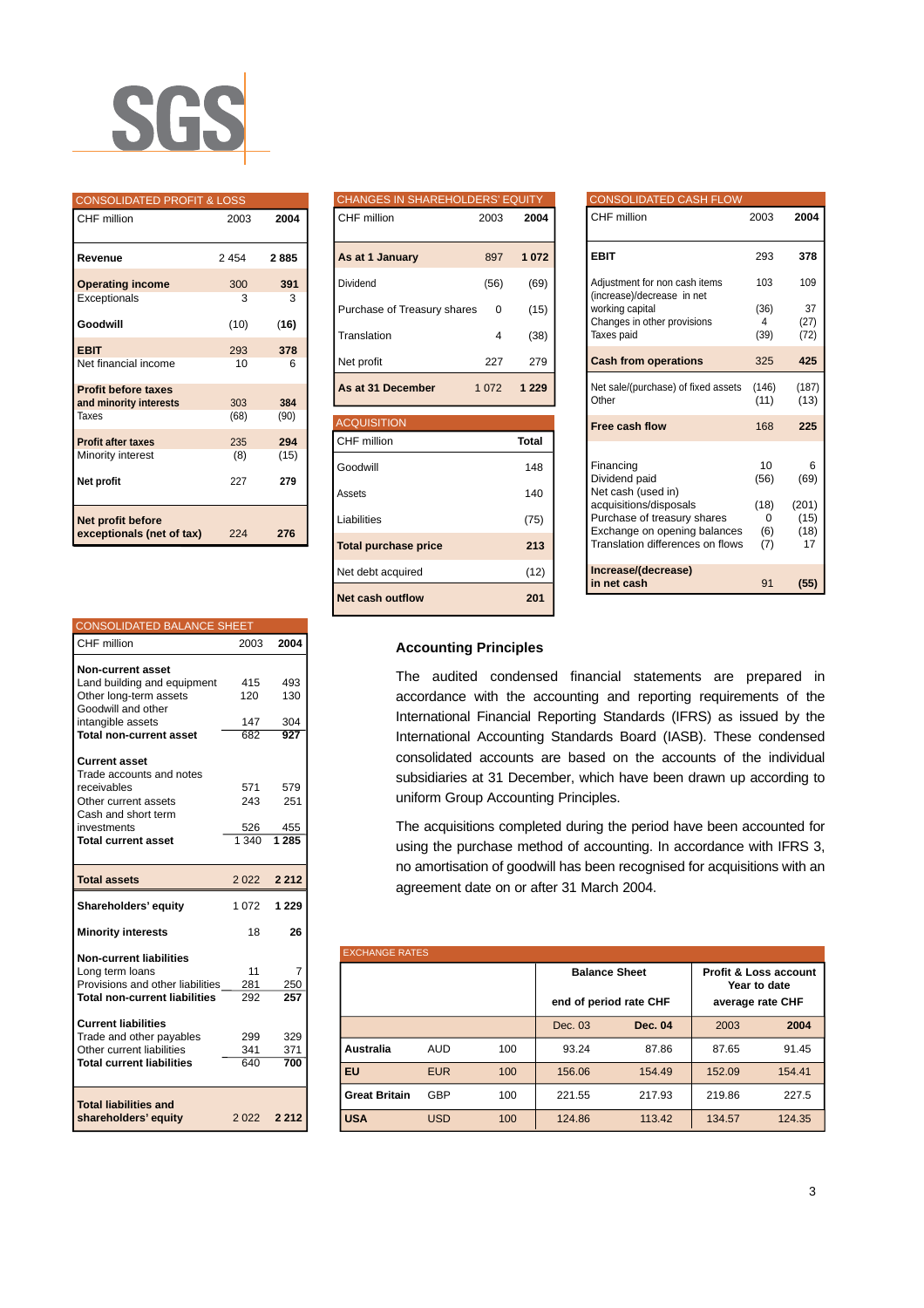

| <b>AGRICULTURAL SERVICES</b>           |       |               |
|----------------------------------------|-------|---------------|
| CHF million                            | 2003  | 2004          |
| <b>Revenues</b><br>Change in %         | 241.8 | 257.1<br>6.3  |
| Change due to                          |       |               |
| Volume and Prices                      |       | 17.8          |
| <b>Currency Translation</b>            |       | (2.5)         |
| Acquisitions/(Disposals)               |       |               |
| <b>Operating Income</b><br>Change in % | 24.3  | 23.6<br>(2.9) |
| <b>Operating Margin %</b>              | 10.0  | 9.2           |

| <b>Agricultural Services</b> |
|------------------------------|
|------------------------------|

Comparable revenues in Agricultural Services grew by 7.4%. The sector reported full year operating margins of 9.2% with margins accelerating to 10.4% in H2.

Improved volumes from South Asia, Australasia and Eastern Europe contributed positively to top line growth. Value added services in GMO traceability, collateral management, and guaranteed business solutions continued to gain market acceptance and further diversified the portfolio from its dependence on trade related commodity movements.

South America continued to deliver excellent results with regional revenues increasing 46.7% (comparable basis). This performance was largely driven by the success of the operations servicing the fish industry in Peru, the large harvests of soybeans in Brazil and Argentina, and improved performance in grains.

In-plant outsourcing initiatives are beginning to bear fruit with contracts signed in Canada, Egypt, and Russia providing weigh bridge and logistics, supply chain management, and laboratory services to production and storage sites.

| <b>MINERALS SERVICES</b>               |       |               |
|----------------------------------------|-------|---------------|
| CHF million                            | 2003  | 2004          |
| <b>Revenues</b><br>Change in %         | 279.9 | 319.5<br>14.1 |
| Change due to                          |       |               |
| Volume and Prices                      |       | 44.9          |
| <b>Currency Translation</b>            |       | (5.3)         |
| Acquisitions/(Disposals)               |       |               |
| <b>Operating Income</b><br>Change in % | 35.5  | 46.3<br>30.4  |
| <b>Operating Margin %</b>              | 12.7  | 14.5          |

| OIL, GAS & CHEMICALS SERVICES          |       |              |
|----------------------------------------|-------|--------------|
| CHF million                            | 2003  | 2004         |
|                                        |       |              |
| <b>Revenues</b>                        | 439.1 | 574.6        |
| Change in %                            |       | 30.9         |
| Change due to                          |       |              |
| <b>Volume and Prices</b>               |       | 55.2         |
| <b>Currency Translation</b>            |       | (8.4)        |
| Acquisitions/(Disposals)               |       | 88.7         |
| <b>Operating Income</b><br>Change in % | 47.9  | 68.6<br>43.2 |
| <b>Operating Margin %</b>              | 10.9  | 11.9         |

#### **Minerals Services**

Minerals services grew revenues by 16.4% on a comparable basis (14.1% reported). Operating margins improved to 14.5% from 12.7% last year. Strong growth was driven largely by Russia, China, Brazil and India. Increased global demand for metals and ores as well as high commodity prices contributed to the favourable environment.

Demand for geochemistry services grew due to increased exploration and mining activity. An additional six outsourcing contracts were won in 2004 with commissioning in Q1 2005. Focused sales activity and improved execution drove growth in targeted sectors such as fertilizers where SGS is now the global leader in inspection services.

Metallurgy / Mineralogy grew well with the integration of Lakefield now producing its full benefits. Projects (High Pressure Acid Leach (HIPAL) pilot plants) performed on behalf of major mining houses were very successful. SGS is now recognised as the leading service provider in this testing field.

#### **Oil, Gas & Chemicals Services**

Oil, Gas & Chemicals services revenues grew by 33.4% on a comparable basis (30.9% on a reported basis). The business delivered operating margin of 11.9% over prior year 10.9%. The strategic acquisitions of Petroleum Services Corp. and Vernolab have been successfully completed with service replication strategies underway.

Asia, Central and Eastern Europe and Americas all delivered significant organic growth. Sizeable outsourcing contracts in Papua New Guinea, Germany, Austria and France were secured.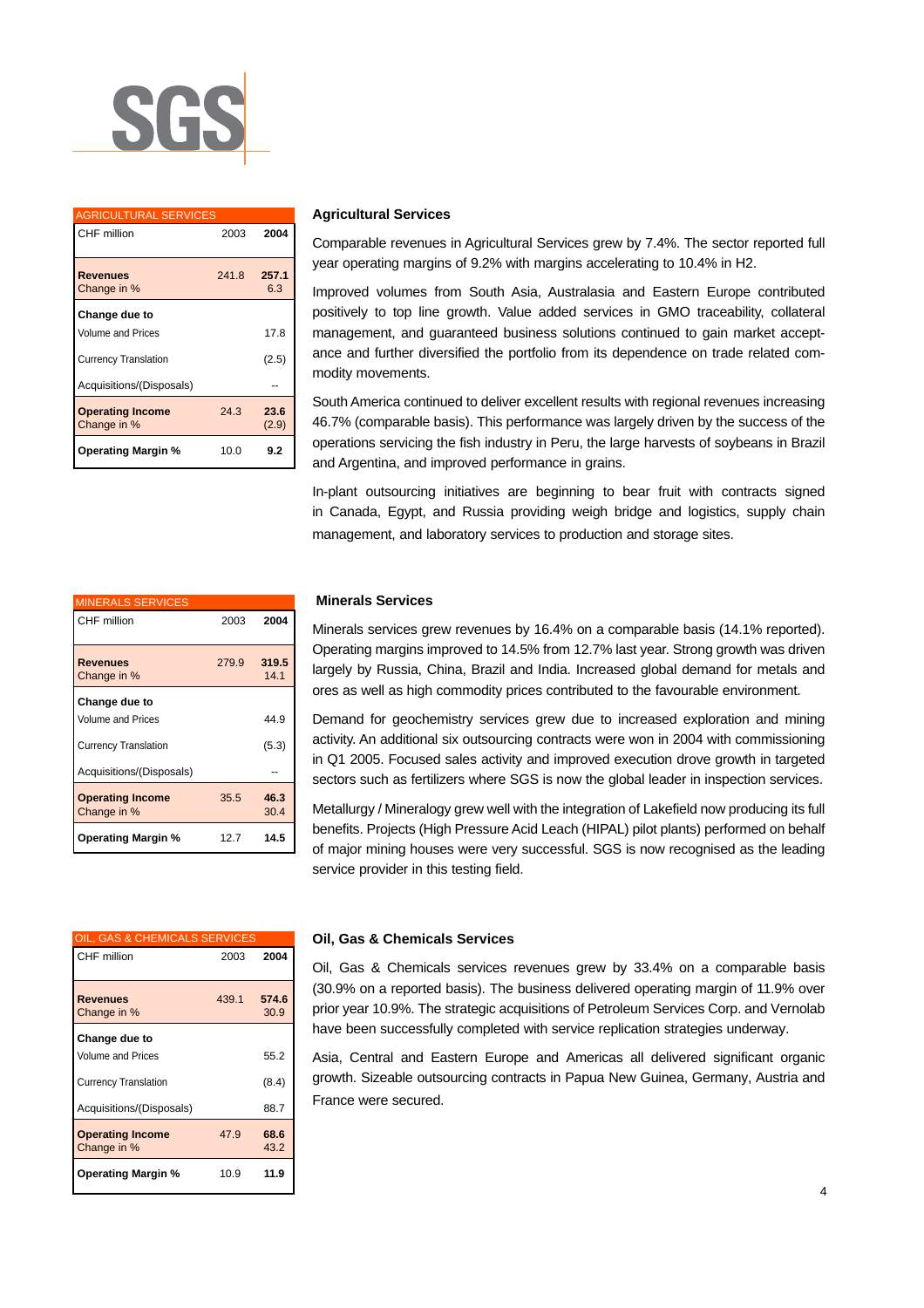

Demand for petroleum products and chemicals was high, especially in North America and Asia with China at the forefront. Leadership position in LNG related services strengthened further during the period.

New petrochemical capacity in the Middle East and Asia will drive demand for inspection and testing services in these regions. With new laboratory facilities now operational in Qatar and Caojing, SGS will further strengthen its leadership position in these developing markets.

# LIFE SCIENCE SERVICES CHF million 2003 **2004 Revenues** 59.1 **106.5** Change in % 80.2 **Change due to** Volume and Prices (2.5) Currency Translation Acquisitions/(Disposals) 49.9 **Operating Income** 5.9 **12.8** Change in % 116.9 **Operating Margin %** 10.0 **12.0**

#### **Life Science Services**

Revenues in Life Science Services jumped by 80.2% on a reported basis as the Group has embarked on realising its ambitious revenue target for this segment. With the acquisitions of Medisearch and Institut Fresenius, and the start up of laboratory facilities in India, Thailand and Hong Kong, SGS is now reaching a scale where it is recognised as an important service provider to the pharmaceutical, biotech and medical device industries.

The global management team is now in place and has clearly defined its areas of focus in clinical research and quality control testing.

Clinical Research services performed well in Phase I-IV and supporting services. On the back of pleasing results in the USA ( revenues up 75%), Medisearch expanded its staff from 7 to 25. Existing operations in Spain and Belgium delivered improved profits over the prior year, and are well positioned as service providers to their respective markets. Bio-analytical services were introduced in India in Q4 2004; SGS considers this a milestone event as it has identified this region as a high growth area for clinical research services.

In the quality control testing area, SGS delivered solid performance, especially thanks to its Canadian, Indian and German (Institut Fresenius) laboratories. SGS sustained its market leading positions in France and Belgium despite the difficult market environment for chemistry based drugs development.

The Laboratory Information Systems (LIMS) project started in 2004 will standardise all SGS Life Science laboratories on a common platform. This key initiative will ensure quality and consistency of service delivery in all regions of execution.

| <b>CONSUMER TESTING SERVICES</b>       |       |               |
|----------------------------------------|-------|---------------|
| CHF million                            | 2003  | 2004          |
| <b>Revenues</b><br>Change in %         | 272.3 | 360.6<br>32.4 |
| Change due to                          |       |               |
| Volume and Prices                      |       | 60.3          |
| <b>Currency Translation</b>            |       | (7.0)         |
| Acquisitions/(Disposals)               |       | 35            |
| <b>Operating Income</b><br>Change in % | 39.4  | 65.2<br>65.5  |
| <b>Operating Margin %</b>              | 14.5  | 18.1          |

#### **Consumer Testing Services**

With revenues of CHF 360.6 million, our Consumer Testing Services business grew by 35.9% (32.4% on a reported basis, 22.8% organic) and generated operating margins of 18.1% on a reported basis (14.5% prior year). Testing now accounts for above 70% of turnover.

All business segments performed well. Global leadership (45% market share) was established in restricted substances testing and services (RSTS), with additional laboratory capacity in India, France and Turkey commissioned in 2004.

New investments in testing technologies for the telecommunications/IT markets made in 2003-2004 gained wide customer acceptance. SGS expects to become the number 1 provider of GSM, Bluetooth and WiFi testing services in Asia.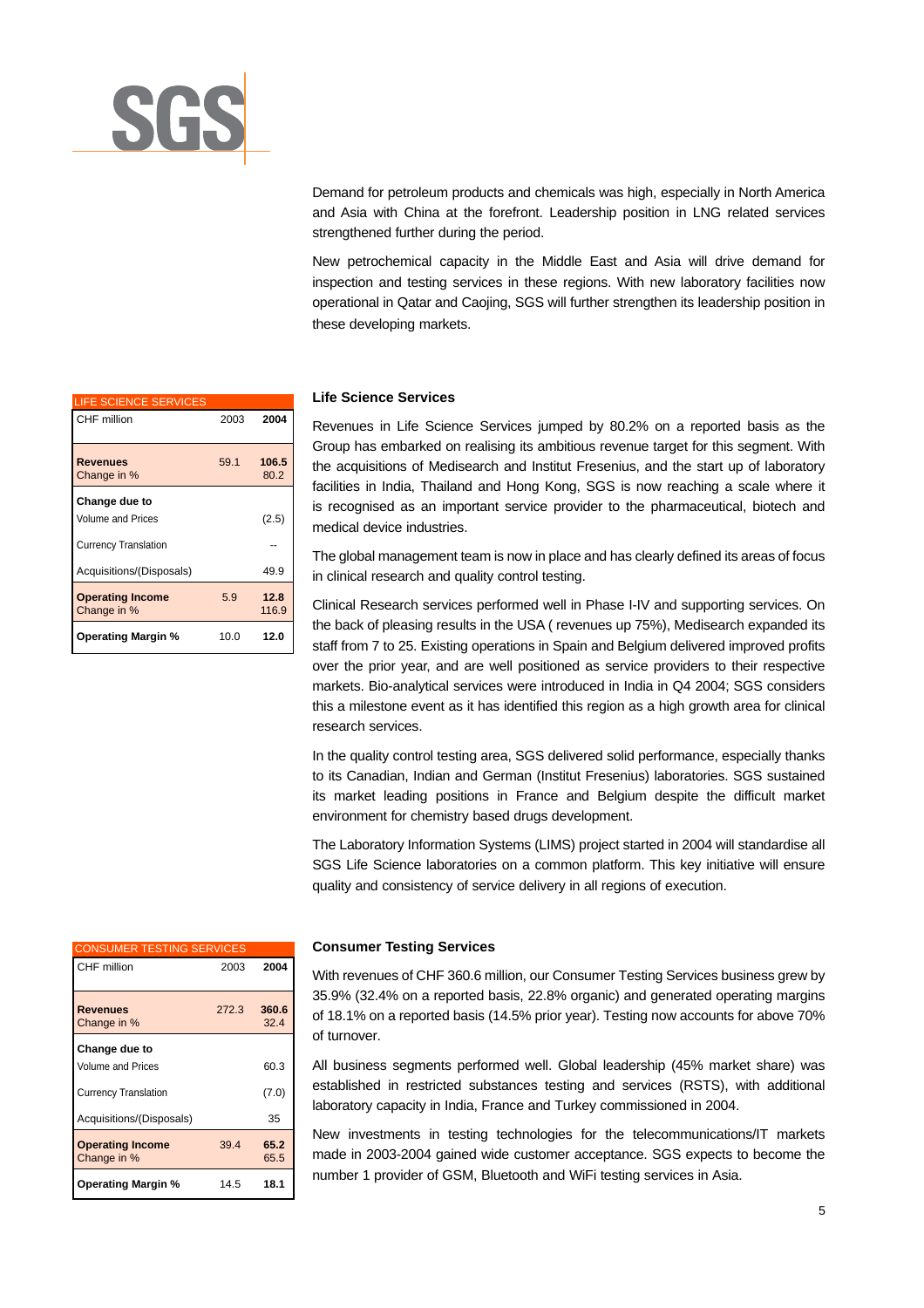

Transfer of specialised technologies (drinking water, VOC (Volatile Organic Compound), cosmetics and formulated products testing) from the acquisition of Institut Fresenius to the Asia and Asia Pacific SGS network is well under way.

Market share in softlines has increased. SGS is now the number 2 service provider with new laboratories commissioned in Guatemala and Turkey, and capacity expanded in India, Philippines and Bangladesh.

Comparable revenue grew by 3.9% (2.5% on a reported basis). The sector reported full year operating margins at 13% with margins improving to 13.5% in H2. Spain, Italy, France, Sweden and new EU member countries recorded above average growth rates. China and Hong Kong continued to deliver excellent results reflecting economic activity and development of the international supplier base in the region.

Transition to the ISO 9000: 2000 standard in 2003 resulted in a larger than expected drop of renewal revenue in 2004. Corrected for this effect, organic growth stands at 10% in 2004. Restructuring measures, due to cost rationalization for reduced renewals, negatively impacted both revenue and profitability in Germany, Benelux, Japan and North America.

ISO 14001 (environment), second party audits, integrated audits and industry specific schemes are all growing at double digit rates.

Sector based certification schemes, such as Automotive (TS16949) – Aerospace (AS9100) – Forestry (PEFC) - Information Systems Security (BS7799) will be focus areas and are expected to be the platform for future growth in mature markets.

Replication of six sigma projects started in 2004 and the roll-out of a standard backoffice IT system will deliver efficiency improvements and reduce accreditation costs.

## **Industrial Services**

Industrial Services comparable revenue grew by 15.2% (15.1% on a reported basis) with operating margins improving to 12.1% from 10.6%. This solid growth was driven by Spain (statutory and construction), Poland (owners representative services), Brazil (supply chain) and Taiwan (construction and material testing).

Demand for non-destructive testing services (NDT) for facilities maintenance and refurbishment related activities increased, contributing to profit improvements in the Benelux and Germany. Supply chain and NDT services performed well in the Africa Middle East region with particularly good performance in Iran, Egypt and UAE servicing the energy industry. Services provided to the LNG industry in Africa performed above expectations as the Group continues to focus on the oil, gas and power generation sectors.

| <b>SYSTEMS &amp; SERVICES CERTIFICATION</b> |       |                |
|---------------------------------------------|-------|----------------|
| CHF million                                 | 2003  | 2004           |
| <b>Revenues</b><br>Change in %              | 229.7 | 235.4<br>2.5   |
| Change due to                               |       |                |
| Volume and Prices                           |       | 8.9            |
| <b>Currency Translation</b>                 |       | (3.2)          |
| Acquisitions/(Disposals)                    |       |                |
| <b>Operating Income</b><br>Change in %      | 347   | 30.5<br>(12.1) |
| <b>Operating Margin %</b>                   | 15.1  | 13.0           |

| <b>INDUSTRIAL SERVICES</b>             |       |               |
|----------------------------------------|-------|---------------|
| CHF million                            | 2003  | 2004          |
| <b>Revenues</b><br>Change in %         | 330.1 | 379.8<br>15.1 |
| Change due to                          |       |               |
| Volume and Prices                      |       | 50.0          |
| <b>Currency Translation</b>            |       | (0.3)         |
| Acquisitions/(Disposals)               |       |               |
| <b>Operating Income</b><br>Change in % | 34.9  | 46.1<br>32.1  |
| <b>Operating Margin %</b>              | 10.6  | 12.1          |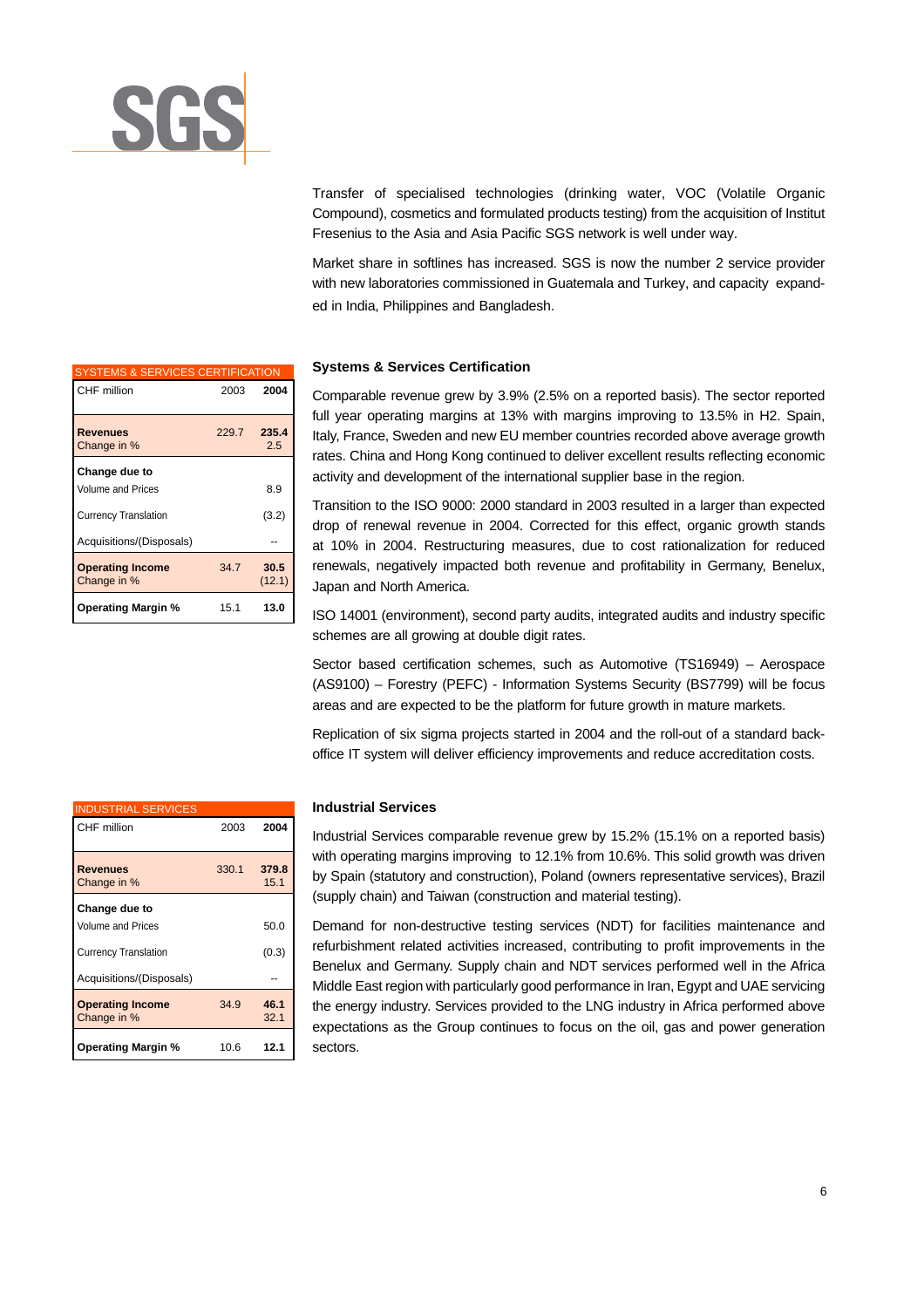

A number of business initiatives were started in 2004 as the Group continues to strengthen its value added service portfolio in risk based inspection, project monitoring, owner/investor representation and technical staffing services.

With the start-up of its pipeline integrity service, SGS has re-introduced itself to the North American industrial services market in 2004. SGS believes that this market holds significant future potential and expects to replicate its existing services leveraging on the existing client base in the region.

| <b>ENVIRONMENTAL SERVICES</b>          |       |               |  |
|----------------------------------------|-------|---------------|--|
| CHF million                            | 2003  | 2004          |  |
| <b>Revenues</b><br>Change in %         | 172.0 | 208.6<br>21.3 |  |
| Change due to                          |       |               |  |
| Volume and Prices                      |       | 15.9          |  |
| <b>Currency Translation</b>            |       | (0.2)         |  |
| Acquisitions/(Disposals)               |       | 20.9          |  |
| <b>Operating Income</b><br>Change in % | 11.2  | 16.8<br>50.0  |  |
| <b>Operating Margin %</b>              | 6.5   | 8.1           |  |

| <b>AUTOMOTIVE SERVICES</b>             |       |                 |
|----------------------------------------|-------|-----------------|
| CHF million                            | 2003  | 2004            |
| <b>Revenues</b><br>Change in %         | 211.0 | 187.7<br>(11.0) |
| Change due to                          |       |                 |
| Volume and Prices                      |       | (28.3)          |
| <b>Currency Translation</b>            |       | (8.5)           |
| Acquisitions/(Disposals)               |       | 13.5            |
| <b>Operating Income</b><br>Change in % | 20.8  | 20.0<br>(3.8)   |
| <b>Operating Margin %</b>              | 9.9   | 10.7            |

#### **Environmental Services**

The Environmental Services revenue grew by 21.3% (9.3% excluding acquisitions) with margins increasing to 8.1% from 6.5% on a reported basis.

Margin improvement was largely driven by increased volumes, laboratory efficiency gains and cost containment actions taken in under-performing operations. Revenue increase was delivered mainly by the Australian, Italian, German and Spanish markets.

Integration of the Institut Fresenius acquisition into the European laboratory network is largely complete and has demonstrated early success. The Belgian dioxin laboratory further strengthened its leadership position by leveraging the SGS network to significantly improve sample volumes.

Environmental Services started operations in several new countries during the year including India, China and Korea. Corrective actions on loss making operations in Germany, USA and Benelux are complete.

## **Automotive Services**

Automotive Services revenue declined to CHF 187.7 million (CHF 211 million prior year) generating full-year reported operating margins of 10.7% (9.9% prior year).

Depressed traditional off lease and auction volumes in the USA coupled with startup costs incurred for VIS contracts secured in Chile, New York and California, led to slightly lower margins in H2.

The July acquisitions in France of Securitest and ACO Sécurité have established SGS in the Vehicle Inspection Services (VIS) market in continental Europe. Based on its existing VIS position in Ireland coupled with recent successes in South America (Chile) and the USA (New York, Virginia and California), SGS is now well positioned to seize opportunities arising from privatisation schemes. The outlook is positive with tenders scheduled in the USA (six states), Denmark, Brazil and India in the medium term.

Off lease inspection for LeasePlan and State of New York data management services commenced in H2, achieving expected margins.

The damage assessment business in Belgium was divested in December.